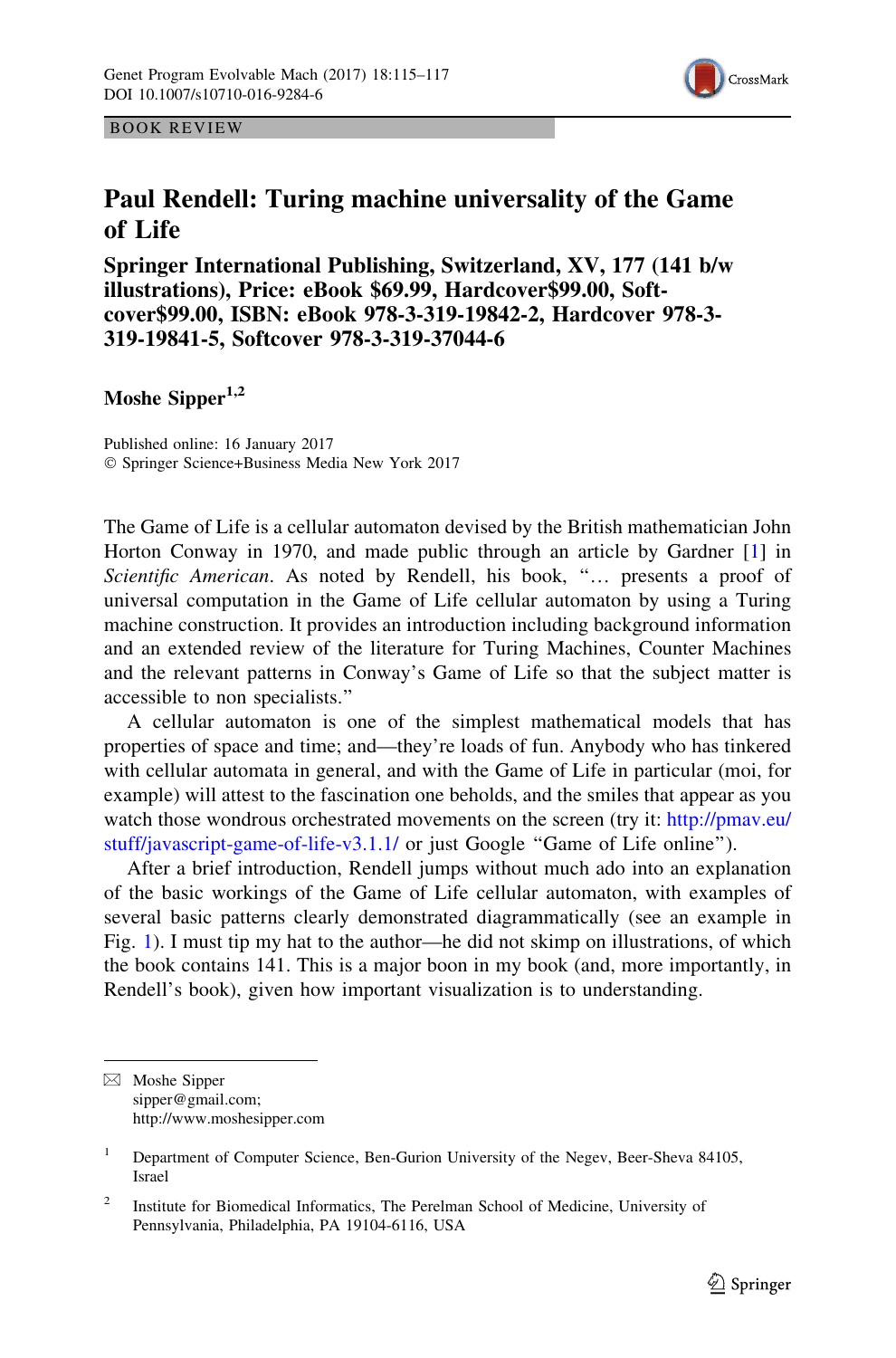<span id="page-1-0"></span>

Fig. 1 Game of Life example (taken from [[3\]](#page-2-0)), which begins at time step 0 with two patterns: a stationary square, known as a "block", and a "moving" creature, known as a "glider". The latter displaces itself one square diagonally every four time steps. Upon meeting other creatures, such as the block, both are subject to this simple universe's basic laws, which cause their mutual annihilation in this case

Turing machines and the Turing-equivalent counter machines then follow, after which the stage is set for exploring the main issue: universality of the Game of Life. But first the author takes us through an interesting tour of previous work, where we see how adders, memory, simple register (counter) machines, and other beasties were obtained through the years. Rendell then moves on to describe a Game of Life Turing machine, which is followed by the *universal* Turing machine, the one built by the author from Game of Life patterns. The implementation is facilitated by using Golly—an open source, cross-platform application for exploring Conway's Game of Life (<http://golly.sourceforge.net/>)—which helps initialise the Game of